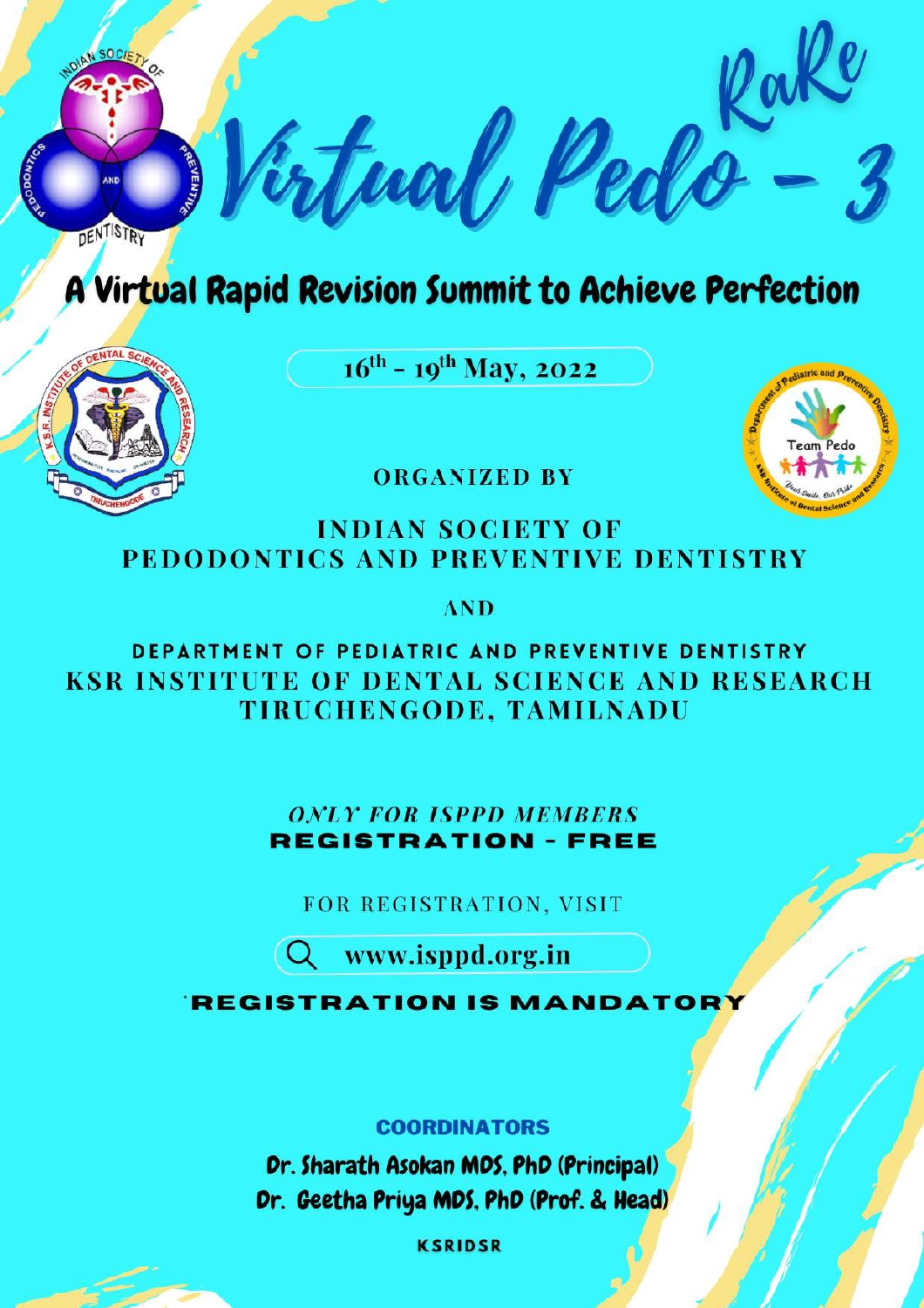# **Pedo RaRe Version 3.0**

# [**16/05/22 to 19/05/22**]

| <b>Session</b>                                                             | <b>Topics</b>                                                                              | <b>Speakers</b>       | <b>Moderators</b>                        |
|----------------------------------------------------------------------------|--------------------------------------------------------------------------------------------|-----------------------|------------------------------------------|
| 16.05.2022                                                                 | Basic behaviour guidance                                                                   | Dr. Nagarathna C      |                                          |
| Behaviour<br>Guidance<br>10am - 12noon                                     | Pharmacological techniques in<br>behaviour guidance                                        | Dr. Srinivas Namineni | Dr. Baby John J<br>Dr. Avantika Tuli     |
|                                                                            | Clinical implication of theories of child<br>psychology                                    | Dr. Monika Gupta      |                                          |
| Dentistry for                                                              | Management of children with cleft                                                          | Dr. Shital Kiran      |                                          |
| Children with<br><b>Special Health</b><br><b>Care Needs</b><br>$2pm - 4pm$ | Dental management of CSHCN                                                                 | Dr. Priya Verma       | Dr. Dhanu G<br>Dr. Shantanu<br>Choudhari |
|                                                                            | Management of children with medically<br>compromised conditions                            | Dr. Richa Khanna      |                                          |
| 17.05.2022<br>Caries and<br>Prevention<br>10am - 12noon                    | Topical fluorides & SDF                                                                    | Dr. Kalpana Bansal    | Dr. MS Muthu<br>Dr. Susant<br>Mohanty    |
|                                                                            | Early childhood caries                                                                     | Dr. Indira MD         |                                          |
|                                                                            | Diagnostic methods in caries detection<br>and caries risk assessment                       | Dr. Veena Arali       |                                          |
| Restorative<br>Dentistry<br>$2pm - 4pm$                                    | GIC, composites and strip crown                                                            | Dr. Madhu Kakanur     | Dr. Vijay Mathur<br>Dr. Vivek Rana       |
|                                                                            | Stainless steel crowns                                                                     | Dr. Shivani Mathur    |                                          |
|                                                                            | Zirconia and newer crowns in pediatric<br>dentistry                                        | Dr. Farhin Katge      |                                          |
| 18.05.2022                                                                 | Vital pulp therapy in primary and young<br>permanent teeth                                 | Dr. Geetha Priya PR   |                                          |
| Pediatric<br>Endodontics<br>10am - 12noon                                  | Non-vital pulp therapy in primary<br>dentition (including pediatric rotary<br>endodontics) | Dr. Naveen Manuja     | Dr. Virinder Goyal<br>Dr. Avninder Kaur  |
|                                                                            | Apexification and regeneration                                                             | Dr. Shabnam Zahir     |                                          |
| Traumatic<br><b>Dental Injuries</b><br>$2pm - 4pm$                         | Crown and crown root fractures with<br>their management                                    | Dr. Nilesh Rathi      | Dr. IK Pandit                            |
|                                                                            | Management of luxation injuries and<br>avulsion                                            | Dr. Faizal CP         | Dr. Virat Galhotra                       |
|                                                                            | TDI in primary dentition                                                                   | Dr. Rupesh            |                                          |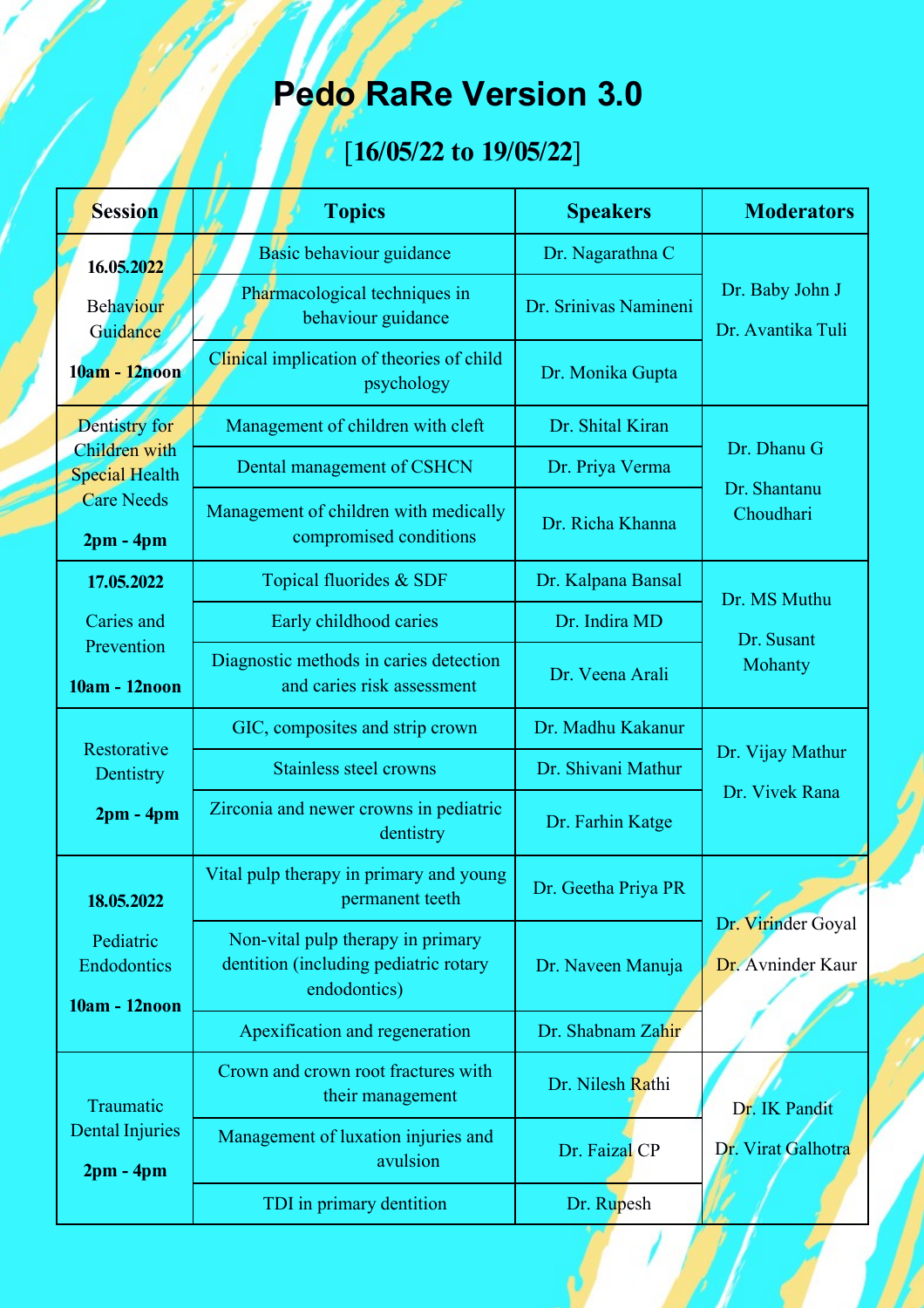| <b>Session</b>                                        | <b>Topics</b>                                       | <b>Speakers</b>             | <b>Moderators</b>                       |
|-------------------------------------------------------|-----------------------------------------------------|-----------------------------|-----------------------------------------|
| 19.05.2022                                            | Space management and maintenance                    | Dr. Vinola D                |                                         |
| Preventive and<br>Interceptive                        | Mouth breathing and thumb sucking<br>habits         | Dr. Noopur Kaushik          | Dr. Radhika Muppa<br>Dr. Parimala Tyagi |
| <b>Orthodontics</b><br>10am - 12noon                  | Twin block therapy in mixed dentition               | Dr. Anshula<br>Deshpande    |                                         |
| Advanced<br>Pediatric                                 | Minimally invasive dentistry (including<br>Lasers)  | Dr. Antarmayee<br>Panigrahi | Dr. Mousumi                             |
| Dentistry &<br><b>MDS</b> Exam<br><b>Preparations</b> | How to write theory paper in MDS<br>exams?          | Dr. Rohan Bhatt             | Goswami<br>Dr. Nikhil                   |
| $2pm - 4pm$                                           | How to appear in viva voce $\&$ practical<br>exams? | Dr. Nikhil Marwah           | Srivatsava                              |

# We welcome you all!

**Inaugural function at 9:30 am on 16/05/22**

**Valedictory function at 4:00 pm on 19/05/22**

Happy Learning! Best wishes for your Final Exams!!